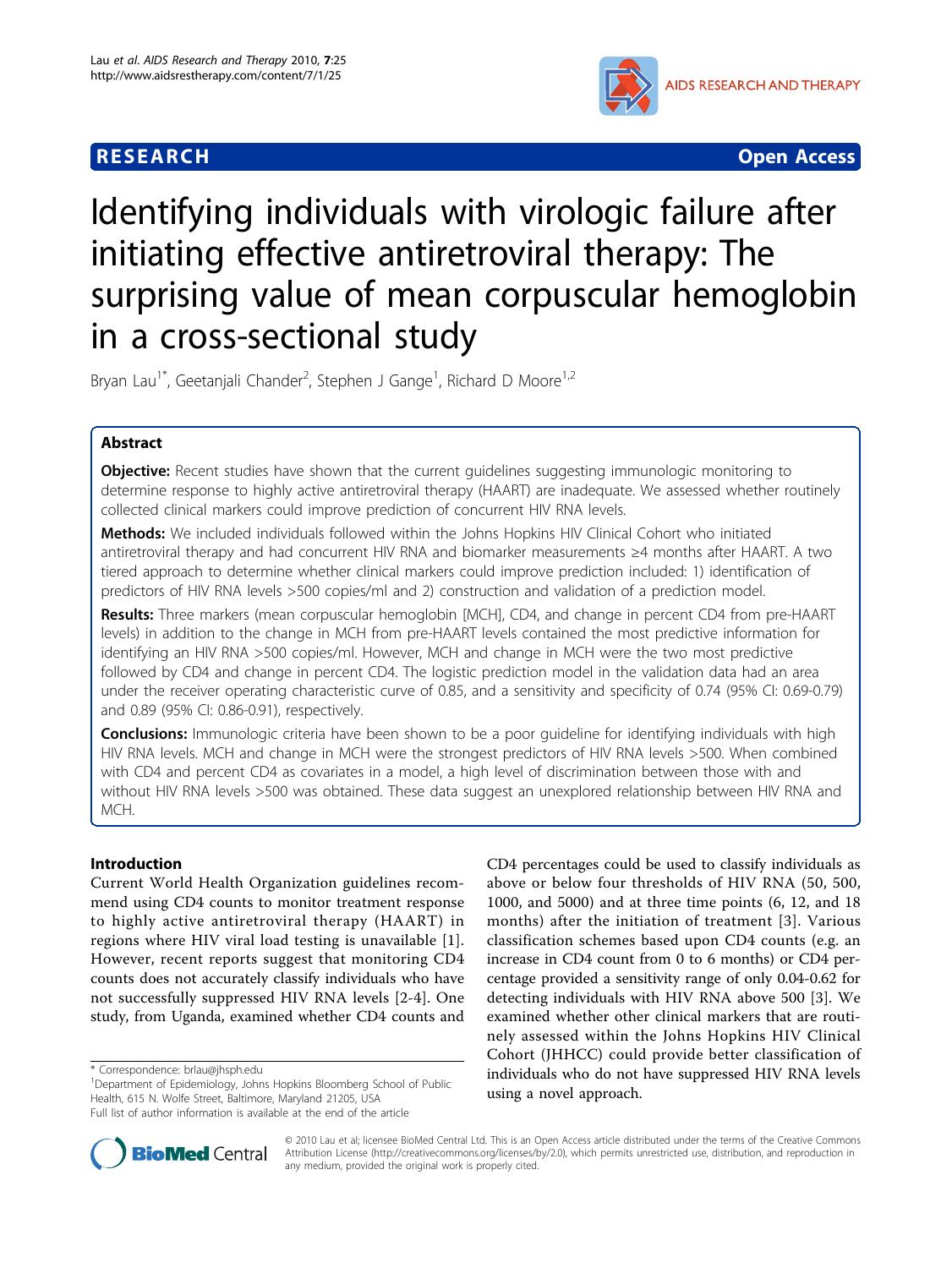### Methods

The JHHCC was established to prospectively quantify the processes and outcomes of care for HIV-infected individuals seen in clinical practice in the Baltimore metropolitan area [[5\]](#page-6-0). All patients give informed consent and the JHHCC is conducted in accordance with the ethical standards of the Johns Hopkins Institutional Review Board and with the Helsinki Declaration of 1975. Subjects included in this analysis were individuals who initiated HAART after January 1, 2000 and had an HIV RNA measurement at least 4 months after initiation. Each individual also had to have at least one of the biological markers (listed below) measured within 60 days before or 30 days after the time of HIV RNA measurement. Only a single record of HIV RNA (the first measurement occurring at least 4 months after HAART initiation) and clinical markers for each individual was included in the analyses. All individuals were still on treatment at the time of their HIV RNA measurement.

We utilized a random forest approach to evaluate the ability of routinely collected clinical markers to classify individuals as greater or less than 500 HIV RNA copies/ ml. Random-forests are an algorithmic, non-parametric approach to identify prognostic variables and are robust to over fitting the data [\[6,7\]](#page-6-0). These methods are an extension of classification and regression trees (CART) which by introducing randomness in variable selection and have been shown to have lower error and better classification rates [[6](#page-6-0),[8](#page-6-0)]. Briefly, individual classification trees were generated from random bootstrap samples from the data set. Each node of the tree (or branch point) was created by selecting a random subset of candidate classification variables. As with standard CART methods, nodes were split by variables that optimize a splitting criteria and each tree is grown to full size. Because each classification tree was developed from a bootstrap sample of the study population, a subset of the study population remained unused for that tree; this subset was used to validate the tree and estimate the classification error. Ultimately, the random forest approach provides a measure of each variable's importance by examining (in the validation subset) the increase in error rate when the variable is ignored [[6,8\]](#page-6-0). This consists of running the data from the subset of individuals not chosen in the bootstrap sample through the tree while permuting each covariate in turn. Thus each covariate has a set of error rates (obtained from each tree) for when the specific covariate has and has not been permuted. The change in the error rate is summarized over all trees in the random forest and divided by the standard error to provide a standardized change in error rate. If a variable did not truly have prognostic importance then the change in error rate should be distributed around 0 and normally distributed.

The random-forest approach was used to search for prognostic variables among the following measures: absolute CD4, percent CD4, serum albumin, alanine aminotransferase, aspartate aminotransferase, creatinine, hemoglobin, total lymphocyte, eosinophil, and neutrophil counts, potassium, calcium, chloride, CD3 counts, red blood cell count, mean corpuscular hemoglobin (MCH), mean corpuscular hemoglobin concentration (MCHC), mean corpuscular volume (MCV), packed cell volume, platelet count, alkaline phosphatase,  $CO<sub>2</sub>$ , direct billirubin, and HAART regimen (protease inhibitor [PI], non-nucleoside [NNRTI], triple nucleoside [NRTI], and dual regimen containing both PI and NNRTI based regimens). The measured value up to 1 year preceding HAART initiation, and the corresponding difference between post-HAART and pre-HAART values, were included (e.g. change in MCH = [post-HAART MCH] - [pre-HAART MCH]). Individuals who were missing marker measurements had values imputed using the approach for imputation in random-forests as outlined by Brieman [\[9\]](#page-6-0) (R Foundation for Statistical Computing, Vienna, Austria:<http://www.R-project.org>). Imputation in random forests maintains accuracy when up to 80% of the data are missing [\[9](#page-6-0)].

Initially the random forest included all covariates to determine an overall error rate and order of the variable importance. Utilizing this information, we constructed another random forest limiting the covariates to the 12 most important variables. Subsequently we continued to prune covariates from the random forest by eliminating the least predictive variables until we reached a random forest consisting of variables which had a variable importance above 1.96 as a cutoff since a non-prognostic variable should be normally distributed.

While, the random-forest approach provides an excellent method for identification of important, prognostic variables, it unfortunately does not produce a familiar regression equation that can be easily disseminated through printed material. Furthermore, the random-forest may contain thousands of trees and therefore cannot be easily included in a figure. Thus, we utilized the random-forest results to identify variables that had the most predictive capability based upon the variable importance measure. We then used these variables to construct a logistic model with HIV RNA above 500 cps/ml as the outcome and the concurrent markers (or change from pre-HAART levels) were included as covariates. Because of the missing data, we re-imputed the missing data 20 times to account for the variability in the imputation process and summarized the results of the logistic model for multiple imputation [[10](#page-6-0)]. To optimally assess the classification error of both the randomforest and logistic model, we reserved one-half of the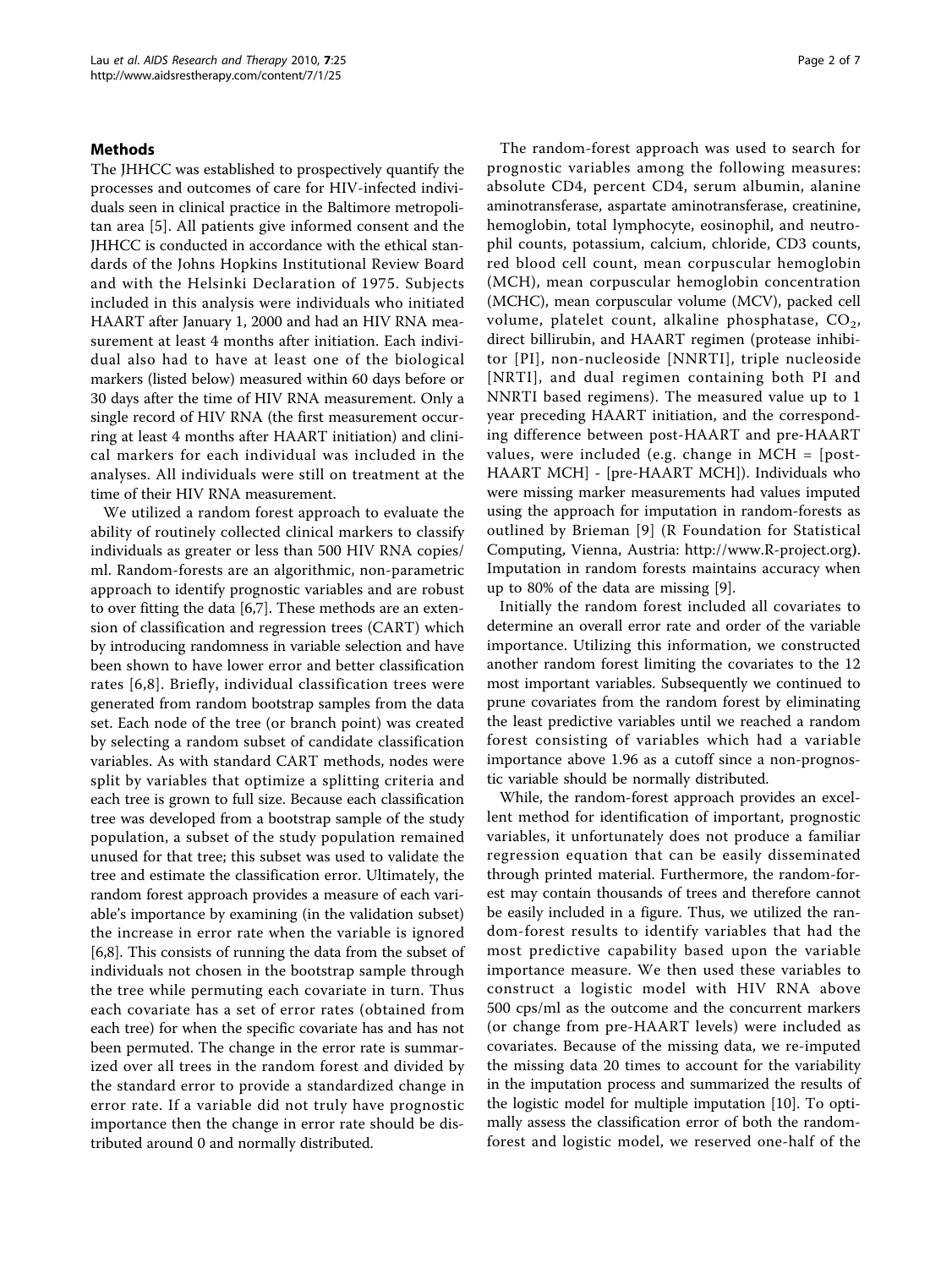study population as a cross-validation set. The models calibration was examined by splitting the predicted probabilities from the logistic model into 8 quantiles (each consisting of 98 indviduals) and assessing the observed probability of having an HIV RNA above 500 copies/ml as compared to the mean predicted probability in each quantile group [\[11](#page-6-0)].

To determine how well the models were able to discriminate between those who did and did not have an HIV RNA above 500 copies/ml, we relied primarily on the receiver operating characteristic (ROC) curve and the area under the receiver operating characteristic (AUROC) curve. An ROC curve is the relationship between sensitivity and specificity when different cutoff of a distribution is utilized. The AUROC provides the probability that one can discriminate between two individuals (one randomly chosen from those who are above 500 copies/ml and one randomly chosen from those that are below 500 copies/ml) which individual is above 500 copies/ml [[12](#page-6-0)].

## Results

The study population was comprised of 1,568 individuals; 784 were used for the random-forest analysis and 784 for the validation set. Study population characteristics are shown in Table 1. The median (interquartile range, IQR) time the HIV RNA was measured after HAART initiation was 0.48 (IQR: 0.39-0.65) years. The majority of individuals had an HIV RNA level below 500 copies/ml (1017 [65%]). The median CD4 count just prior to HAART initiation was 190 (IQR: 66-315) cells/  $mm<sup>3</sup>$  and 278 (IQR: 143-426) at the time of HIV RNA measurement. Most were on a PI-based regimen (47%) followed by a NNRTI-based regimen (38%) with the rest on either a dual PI and NNRTI or triple NRTI-based regimen (15%). A total of 696 (59%) were on a regimen containing a thymidine analogue (49% containing zidovudine and 33% containing stavudine).

Utilizing the variables listed above, the random-forest method was able to correctly classify 659/784 individuals: 473/509 individuals with HIV RNA < 500 copies/ ml, for a specificity of 0.93 [95% confidence interval, CI: 0.90-0.95] and  $186/275$  individuals  $\geq 500$  copies/ml, for a sensitivity of 0.68 [95% CI: 0.62-0.73]. The most important variable when all variables were included was the MCH levels followed by change in MCH from pre-HAART levels. Using the variable importance as a guide, a new random-forest was grown eliminating the least important variables from the model. The final random-forest included with four different markers: MCH (both current and change from pre-HAART level), current CD4 count, change in percent CD4, and MCHC (both current and change from pre-HAART level). This final, reduced random-forest was able to correctly

#### Table 1 Study population characteristics

|                                       | Training Data ( $n = 784$ ) | Validation Data ( $n = 784$ ) |
|---------------------------------------|-----------------------------|-------------------------------|
| Median Age (IQR)                      | 42.4 (36.7, 47.6)           | 41.8 (36.2, 48.3)             |
| Male Sex - $N$ (%)                    | 500 (64)                    | 522 (67)                      |
| Race - $N$ (%)                        |                             |                               |
| African-American                      | 588 (75)                    | 589 (75)                      |
| White                                 | 169 (22)                    | 174 (22)                      |
| Other                                 | 27(3)                       | 21(3)                         |
| HIV Risk Behaviors - N (%)*           |                             |                               |
| <b>MSM</b>                            | 203 (26)                    | 203(26)                       |
| IDU                                   | 288 (37)                    | 290 (37)                      |
| Heterosexual                          | 412 (53)                    | 399 (51)                      |
| Median RNA (IQR) copies/ml**          | 155 (50, 6147)              | 145 (50, 7071)                |
| Median CD4 (IQR) cells/ul**           | 273 (149, 441)              | 279 (133, 418)                |
|                                       | $[N = 701 (89%)]$           | $[N = 695 (89%)]$             |
| Median Change in Percent CD4 (IQR)*** | 2.9(0.0, 6.7)               | $3.0$ (-0.4, 7.3)             |
|                                       | $[N = 655 (84%)]$           | $[N = 635 (81\%)]$            |
| Median MCH (IQR) (pg/cell)**          | 33.0 (30.2, 36.6)           | 32.8 (29.9, 36.2)             |
|                                       | $[N = 413 (53%)]$           | $[N = 410 (52\%)]$            |
| Median Change in MCH (IQR)***         | $1.7$ (-0.2, 4.3)           | $1.8(-0.3, 5.2)$              |
|                                       | $[N = 364 (46\%)]$          | $[N = 360 (46\%)]$            |

\*HIV risk behaviors are reported behaviors at enrollment into the cohort and are not mutually exclusive

\*\* At time of first HIV RNA measurement at least 4 months after initiation of effective therapy

\*\*\* Change is the change from pre-HAART levels to marker measurement concurrent with HIV RNA measurement occurring at least 4 months after initiation of treatment.

† The number and percent in brackets correspond to the number of individuals that were not missing these data.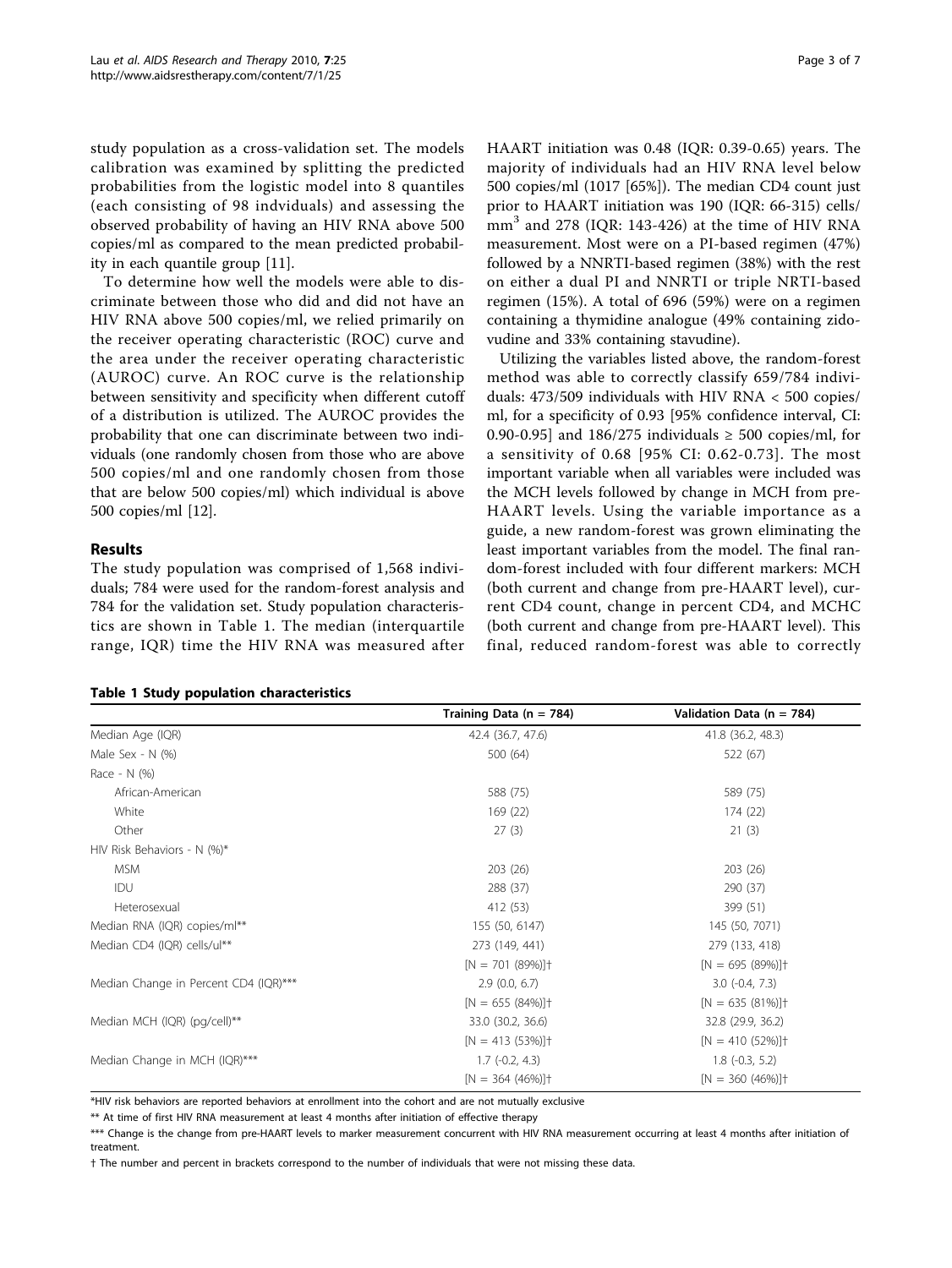|                                        | <b>Beta Coefficient</b> | <b>Odds Ratio</b> | Odds Ratio 95% Confidence Interval | p-value  |
|----------------------------------------|-------------------------|-------------------|------------------------------------|----------|
| Intercept                              | 7.27                    | $***$             |                                    | < 0.0001 |
| MCH (pg/cell)                          | $-0.19$                 | 0.83              | 0.77.0.89                          | < 0.0001 |
| Change in MCH (per pg/cell)*           | $-0.22$                 | 0.81              | 0.74.0.88                          | < 0.0001 |
| $CD4$ (per 100 cells/mm <sup>3</sup> ) | $-0.32$                 | 0.73              | 0.65.0.81                          | < 0.0001 |
| Change in Percent CD4 (per percent)*   | $-0.05$                 | 0.95              | 0.91.0.99                          | 0.008    |

<span id="page-3-0"></span>Table 2 Results of logistic model after screening for variables by the random forest approach\*\*\*

\* Change is relative to the pre-HAART value for an individual, thus a positive value for change in MCH indicates an increase in MCH for an individual from their pre-HAART value.

\*\* The intercept has no OR interpretation.

\*\*\* To determine the predicted probability of having an HIV RNA > 500 copies/ml for an individual, take the value of each variable and multiply it by the corresponding Beta Coefficient. Take the sum of the resulting values and add the Intercept Beta Coefficient. This is the log(odds) that an individual has an HIV RNA value above 500 copies/ml. The predicted probability is then 1/(1+e(-log(odds)).

classify 643/784 individuals for an overall error rate of 18% (specificity: 459/409 = 0.90 [95% CI: 0.87-0.93]; sensitivity: 184/275 = 0.67 [95% CI: 0.61-0.72]).

A logistic model was constructed based upon these final variables. The final logistic model is shown in Table 2 and shows approximately 20% decrease in odds having a HIV RNA above 500 copies/ml for every pg/ cell higher of either MCH level or change in MCH (from pre-HAART levels). A calibration plot (Figure 1) demonstrated that the logistic model was fairly well calibrated as the curves lowess curves for the training (solid line) data set followed the 45 degree line. The area under the receiver operating curve (AUROC) was 0.85 (95% CI: 0.82-0.88). Using a predicted probability from the logistic model of >0.5 as having HIV RNA  $\geq 500$ copies/ml the sensitivity, specificity, positive and negative predictive values are shown in Table [3.](#page-4-0) The operating characteristics of this logistic model relative to the random-forest prediction approach resulted in a slight decrease in specificity (0.89 vs. random forest: 0.90) and an increase in sensitivity (0.70 vs. random forest: 0.67) with a positive predictive value of 0.77 and negative predictive value of 0.84 among the training set.

Change in MCHC from pre-HAART levels and MCHC were not included in the final model as these two variables were not significant in the logistic model  $(p = 0.71$  and 0.36, respectively). Modeling a non-linear relationship of these two variables did provide a significant association ( $\chi^2$  = 18.64; 5 degrees of freedom; p = 0.002). However, when included in the model, these two variables and non-linear terms did not substantially improve prediction ( $AUROC = 0.86$ ). Therefore, these variables were left out of the final logistic model in favor of a more parsimonious model.

The final random-forest applied to the validation set resulted in a sensitivity of 0.71 (95% CI: 0.66-0.76) and a specificity of 0.91 (95% CI: 0.88-0.93). These were not significantly different compared to the training set (sensitivity  $p = 0.27$ ; specificity  $p = 0.67$ ). When the logistic model was applied to the validation data set, the

calibration curve (Figure 1, open circles and dashed-dot line) suggests that the actual probability was lower than the predicted. However, this was mainly for those with a predicted probability between 0.21 and 0.37 and otherwise the overall curve and confidence intervals suggest a fairly well calibrated model. Nevertheless, the sensitivity and specificity from the logistic model (Table [3\)](#page-4-0), was



Figure 1 Calibration curve. A calibration curve resulting from the logistic model presented in Table 2, which shows good calibration overall when applied to the training (solid diamonds, solid line) and validation (open circles, dash-dot line) sets, despite that those with a predicted probability between 0.21 and 0.37 the actual probability appears to be lower than predicted in the validation set. Vertical lines correspond to 95% confidence intervals for the corresponding quintile group.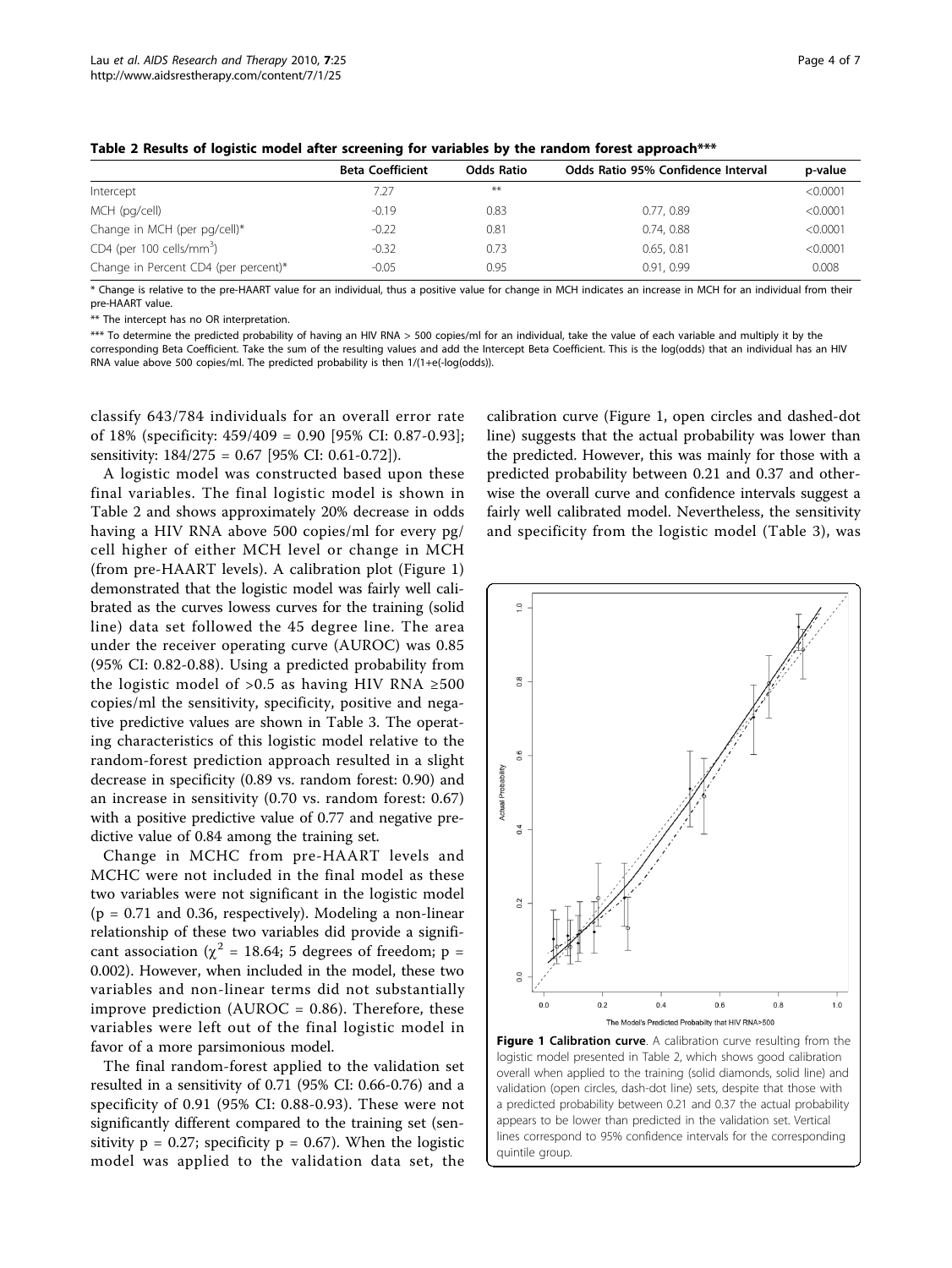| Training Set $(N = 784)$       |                                       |                                       |              |  |  |
|--------------------------------|---------------------------------------|---------------------------------------|--------------|--|--|
| Model Classification*          | $HIV$ RNA $>$ 500 copies/ml           | HIV RNA $\leq$ 500 copies/ml          |              |  |  |
| $HIV$ RNA $>$ 500 copies/ml    | 192                                   | 57                                    | $PPV = 0.77$ |  |  |
| $HIV$ RNA $\leq$ 500 copies/ml | 83                                    | 452                                   | $NPV = 0.84$ |  |  |
|                                | Sensitivity 0.70 (95% CI: 0.64, 0.75) | Specificity 0.89 (95% CI: 0.86, 0.91) |              |  |  |
|                                | Validation Set ( $N = 784$ )          |                                       |              |  |  |
| Model Classification*          | $HIV$ RNA $>$ 500 copies/ml           | HIV RNA $\leq$ 500 copies/ml          |              |  |  |
| HIV RNA > 500 copies/ml        | 205                                   | 57                                    | $PPV = 0.78$ |  |  |
| $HIV$ RNA $\leq$ 500 copies/ml | 71                                    | 451                                   | $NPV = 0.86$ |  |  |
|                                | Sensitivity 0.74 (95% CI: 0.69, 0.79) | Specificity 0.89 (95% CI: 0.86, 0.91) |              |  |  |

<span id="page-4-0"></span>Table 3 Results of applying the logistic model to both the training set and validation set using a predicted probability of 0.5 as the cutoff\*

\* Individuals with probability >0.5 were classified as having HIV RNA > 500; Positive predictive value (PPV); Negative predictive value (NPV)

not significantly different in the validation set as compared to the training set ( $p = 0.64$  and  $p = 1.0$ , respectively). Furthermore, the AUROC in the validation set was unchanged at 0.85 (95% CI: 0.82-0.88) and the receiver operating curves for the training and validation data sets in addition to the two data sets combined were similar (Figure 2). Using the combined training and validation data sets, the point on the ROC curve that maximized both the sensitivity and specificity at both 0.80 was a cutoff in the predicted probability from the logistic model of 0.31.

For comparison to a logistic model based solely on CD4 at time of HIV RNA measurement, the training



and validation data had an AUROC of 0.73 (95% CI: 0.70-0.77) and 0.75 (95% CI: 0.71-0.78), respectively indicating that CD4 by itself had a lower ability to discriminate between those who were and were not above 500 copies/ml. A cutoff in the predicted probability of 0.5 from this logistic model resulted in a sensitivity of 0.49 (95% CI: 0.44-0.55) and specificity of 0.87 (95% CI: 0.84-0.89) in the training data. Similar results were seen in the validation set (sensitivity: 0.55 [95% CI: 0.49- 0.60]; specificity: 0.85 [95% CI: 0.82-0.88]). Inclusion of change in CD4 from pre-HAART levels slightly improved these results (AUROC of 0.77 and 0.78 for training and validation data sets, respectively).

#### **Discussion**

There are two notable conclusions to this study. First, we expected traditional markers to be the most predictive (e.g. CD4, total lymphocyte counts) of current HIV RNA status. The importance of MCH and change in MCH was unexpected. There is a paucity of information on MCH with treatment and HIV RNA levels. Previous studies have suggested that mean corpuscular volume may change with NRTI use [\[13](#page-6-0),[14\]](#page-6-0). Another suggested that among treated individuals, those on an indinavir, nelfinavir, or saquinavir regimen had higher MCV and MCH than individuals on non-PI based regimens [[15](#page-6-0)]. Perhaps the most compelling data is a recent study that examined hematological differences among Thai patients with and without antiretroviral therapy stratified by thalassemia (both alpha and beta) status [\[16](#page-6-0)]. Focusing on those without thalassemia, individuals treated with antiretrovirals had a higher MCH level (36.13 vs. 28.7 pg; p < 0.001) and higher MCV (107.26 vs 87.1 fL; p < 0.001) [[16](#page-6-0)]. However, HIV RNA levels were not reported. Therefore, whether or not the importance of MCH is due to a correlation with HIV RNA levels or due to antiretrovirals, remains to be answered. While a significant portion of our study population was on a regimen containing a zidovudine, which has been associated with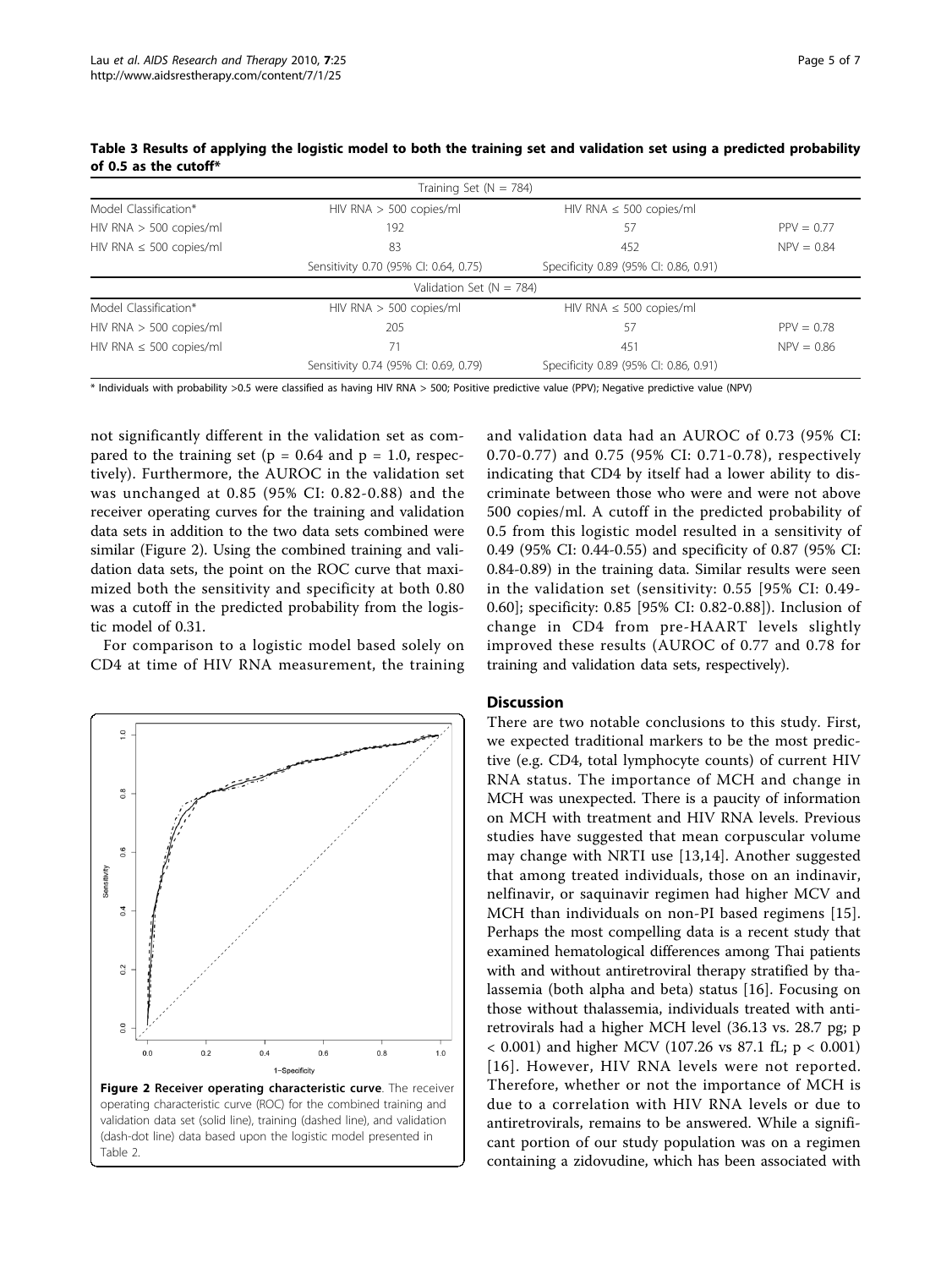<span id="page-5-0"></span>anemia [[17-20\]](#page-6-0), these antiretrovirals were not likely to have had an effect because treatment would have likely attenuated the association of MCH with an HIV RNA above 500 due to the inverse relationship. Furthermore, including variables indicating whether zidovudine was used did not significantly contribute to the random forest analysis. In the logistic model, the point estimates for MCH and change in MCH remained virtually unchanged (less than 5% of the estimate in Table [2](#page-3-0)) suggesting that zidovudine and stavudine are unlikely potential confounders of the MCH HIV RNA relationship. Furthermore, inclusion of zidovudine and stavudine in the model did not substantially improve the AUROC (0.86 vs. 0.85). Nevertheless, the relationship between HIV RNA and MCH should be further investigated in longitudinal studies to confirm this relationship.

Second, the results suggest that a binary rule for classifying individuals as either above or below 500 copies/ ml is too simplistic. Rather it may need to be multiple markers as a set of complex binary partitions (randomforest) or a linear combination (on a logit scale) of multiple markers. The algorithmic random-forest approach has not been used extensively in HIV/AIDS applications but shows promise as a powerful tool to identify important variables that may classify individuals as above or below a certain HIV RNA threshold. As we have demonstrated, this approach may be used in conjunction with a regression model. For example, building a logistic model using a backwards stepwise selection approach with Akaike's information criteria upon our training data resulted in a model with 30 variables. Additionally it had an AUROC of 0.91 with a sensitivity of 0.75 and specificity of 0.92. However, this model was overly optimistic had an attenuated AUROC, sensitivity and specificity that was 0.84, 0.69, and 0.87, respectively. This demonstrates that our approach resulted in a much simpler model of 6 variables and an AUROC that remained constant at 0.85 in both the training and validation data sets. Thus our analysis did not result in an overly optimistic model (i.e. model was transportable to the validation set).

Our goal was to assess whether routinely collected clinical markers in addition to CD4 could potentially predict individuals who had an HIV RNA above 500 copies/ml after initiation of effective treatment. It is possible that additional information such as adherence data would improve the prediction and discrimination between those who do and do not have an HIV RNA above 500 copies/ml. Recent studies by Bisson [[21\]](#page-6-0) and Cambiano [[22\]](#page-6-0) have shown that adherence measures may be useful for detecting virologic failure and rebound, respectively. Thus inclusion of good adherence data is likely to improve our prediction model that focused on clinical markers.

We do not know whether these results will generalize to regions which need a method for identifying individuals whose HIV RNA levels remain above 500 copies/ ml. Regional conditions may affect hematologic parameters such as MCH in ways (e.g., nutrition, endemic diseases, etc.) that would make the MCH less predictive. In addition, patients in a developed country can afford routine complete blood count testing, which may be less affordable and available in developing countries. Finally, the prevalence of HIV RNA suppression will also contribute to the usefulness of this predictor since the prevalence affects the positive and negative predictive values. However, our approach of utilizing a random forest to screen through variables to identify important predictors for a prediction model may be applied to resource limited settings.

We believe that our approach is more powerful for determining predictors of a suppressed viral load than previous approaches in that it was able to identify important prognostic markers from a large number of variables while providing a parsimonious model without loss (as compared to automatic backwards selection) in ability to discriminate between those who do and do not have an HIV RNA above 500 copies/ml. These methods could be used to determine whether the MCH or other biomarkers can be used in resource-limited settings where the viral load is not routinely available.

#### Acknowledgements

This project has been funded in whole or in part from the National Institutes of Health (R01-DA011602 for the Johns Hopkins HIV Clinical Cohort; U01- AI069918 for the North American AIDS Cohort Collaboration on Research and Design, which is a part of the International Epidemiologic Databases to Evaluate AIDS (IeDEA); and K01-AI071754 (to B.L.)). The funding sources have had no involvement with this manuscript and does not imply endorsement by said agencies.

#### Author details

<sup>1</sup>Department of Epidemiology, Johns Hopkins Bloomberg School of Public Health, 615 N. Wolfe Street, Baltimore, Maryland 21205, USA. <sup>2</sup>Department of Medicine, Johns Hopkins University School of Medicine, 1830 E. Monument Street, Baltimore, Maryland 21287, USA.

#### Authors' contributions

BL contributed to the design and analysis of the data and drafted the manuscript. GC contributed to the interpretation of the data and revising the manuscript. SJG contributed to the design and interpretation of the data and manuscript revisions. RDM contributed to the acquisition and interpretation of the data and manuscript revisions. All authors have given final approval of the manuscript.

#### Competing interests

The authors declare that they have no competing interests.

Received: 24 March 2010 Accepted: 23 July 2010 Published: 23 July 2010

#### References

1. World Health Organization: Rapid advice: antiretroviral therapy for HIV infection in adults and adolescents Geneva, Switzerland, World Health